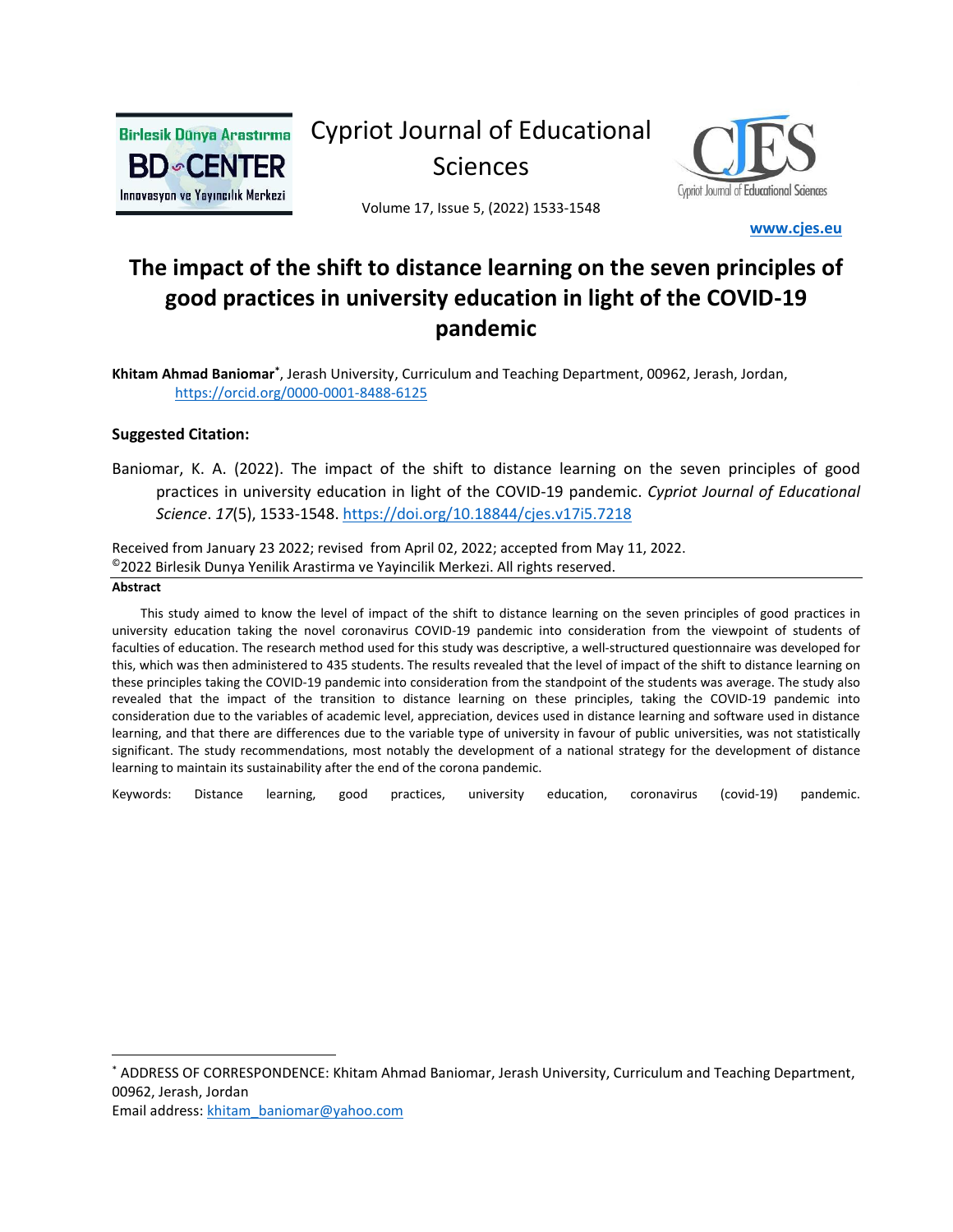### **1. Introduction**

 The development of the educational process of learning is a goal for any university organisation that wants to survive and continue, so universities are constantly keen on setting standards to enhance the standard of the education process in them (Niculescu, 2015). Given that the standard of the system of education is reflected in students' achievement, it ultimately leads to an improvement in the quality of university outcomes. The educational process in higher education institutions includes all teaching and learning activities: planning, execution and evaluation (Moraru, 2014). In an effort to ensure the standard of the educational process in universities with its various activities, the educational literature frames the good practices in university education, and puts them in the form of guiding principles for the work of the university professor.

 The constructivist model emphasises that learners must be active participants in the educational process, and that new knowledge must be linked to existing knowledge; and in this way, the learner builds new knowledge while learning (Gold, 2011). The "seven principles of good practice in university education" is one of the most well-known constructivist models in university education.

 Chickering and Gamson (1987) noted that the seven principles of good practice in college education are as follows: "encourages contact between students and faculty; develops reciprocity and cooperation among students; encourages active learning; gives prompt feedback; emphasizes time on task; communicates high expectations; respects diverse talents and ways of learning". These principles have been identified on the basis of the researches carried out on teaching and learning in universities, which can help improve university education. The Johnson Foundation has published a document on helping universities determine whether their teaching practices are in line with these principles (Pugh & Hall, 2008).

 Yulia (2020) points out that distance learning will likely be the most influential mode of education in time to come, since the present generation is characterised by its fondness for smart devices coupled with the utilization of several applications; and for this reason, technology integration in education has become a universal drift, and direct involvement with learning activities via mobile devices has become a factor – an inducement for learning in lieu of just conventional study.

 Distance learning constitutes a pattern in which educational materials are reproduced electronically, and then published using any technical means in order to enhance communication between teachers and learners and between learners and the educational institution, where students can interact with educational content at any time in proportion to their learning needs (Al-Akhras, 2018).

 Hathaway (2020) indicated that distance learning can be designed utilizing the "seven principles of good practice in undergraduate education", wherein each principle can benefit and put forward ways in which the principle can be implemented effectively. Crews et al. (2015) indicated that these principles can be transferred well to distance learning, and can help faculty members who study remotely know how to move from teaching what they usually teach in person. Until they teach it remotely, the results of their study showed that the students rated all seven principles as important in the design of distance education courses, and the students indicated high levels of agreement that the material taught remotely can embody these seven principles in it, which indicates the importance of these components in the design of distance learning. The results showed that cooperation between students and the emphasis on task time received lower degrees of attention from the students' point of view, which means that these principles need more attention when designing distance learning.

 Previous studies have indicated that the availability of the "seven principles of good practices in undergraduate education" is evidence of the quality of the design of distance-taught courses, which must be reflected on students' performance (Crews et al., 2015), and provides the optimum benefit to students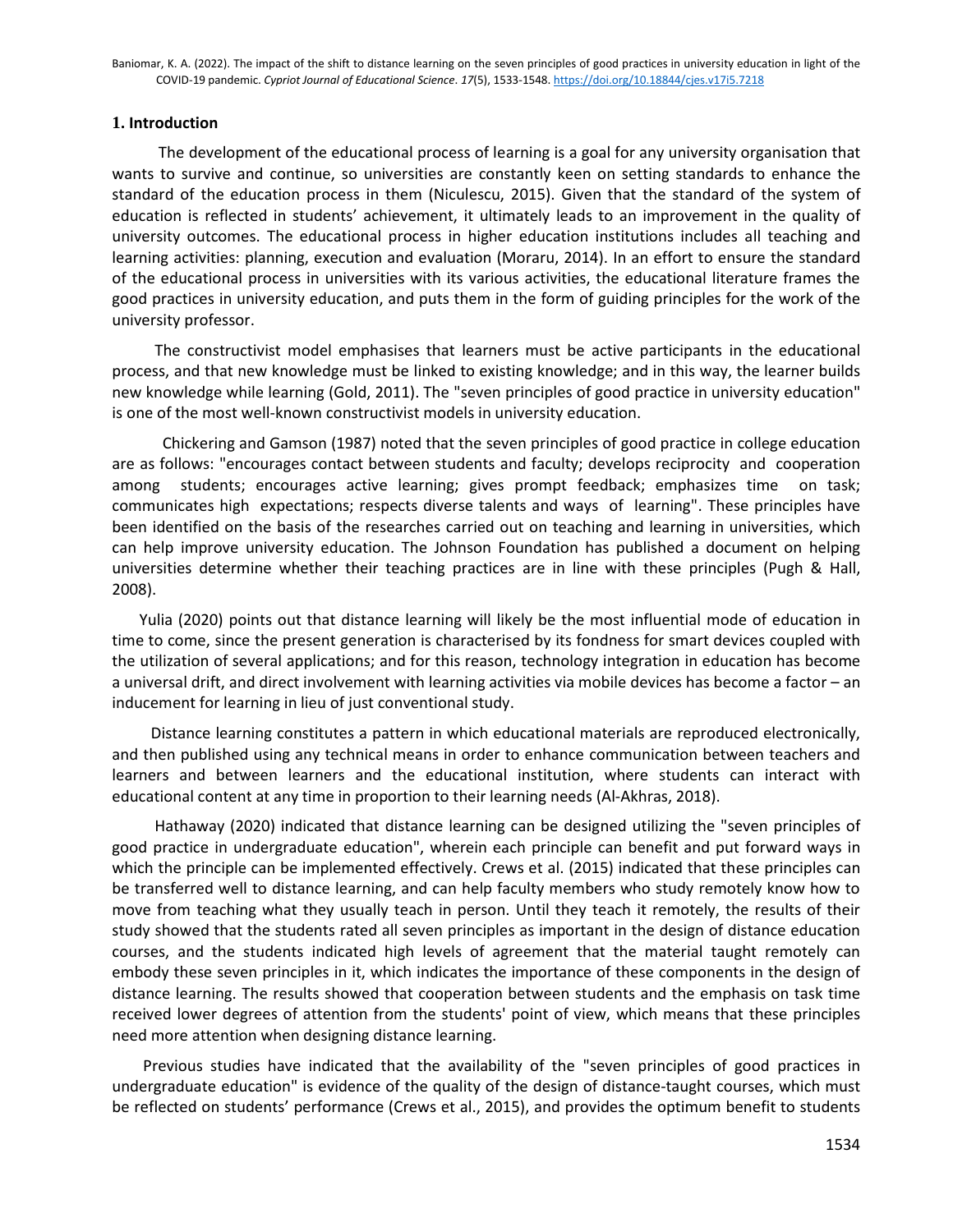(Johnson, 2014); the study (Hathaway, 2020) showed the benefit of each of the seven principles in distance learning if they are effectively applied.

 As a result of the conditions that the world is currently experiencing - represented by the spread of the coronavirus, which had a significant impact on the teaching- learning process - all of a sudden, institutions of learning are compelled to adjust to distance learning to guarantee the unbroken and consistent existence of the teaching and learning processes, and to utilize smart devices and internet connectivity in remote communication with students (Yulia, 2020). Consequently, turning to distance education was the fastest course of action so as to preserve the educational system, after the coronavirus crisis overshadowed the education sector. It prompted institutions of learning, as well as universities, to shut their doors in order to minimize the spread of the virus, which raised major concerns within this sector (Bozkurt et al., 2020).

 Ghanayem (2020) referred to several scenarios related to distance learning in the Arab world taking the COVID-19 pandemic into consideration. First, is an optimistic scenario that expects the crisis to end soon with an effective vaccine that ends the crisis and returns life to normal and education returns to its previous nature; second, human and material capabilities to manage the crisis; and the third is a pessimistic scenario that includes the continuation of the crisis for a long, uncalculated period, which is the most difficult scenario and requires the promotion and continuation of distance learning.

#### *1.1. Study problem and questions*

 Countries, including Jordan, have adopted distance learning as a means to ensure the continuity of education and learning for students in universities to guarantee their scientific posterity, as rapid plans have been developed to sustain the unbroken and continuous existence of the educational learning process, and to minimize the effects of the COVID-19 pandemic on university education by adopting the distance learning system for a period exceeding three semesters, in order to enable all students to round up their studies as at when due notwithstanding the coronavirus pandemic so as to adopt a mechanism that guarantees the rights of students and guarantees the minimum quality of education, including the development of legislation that frames and establishes distance learning. The subjects in the study plans were divided into face-to-face, distance-taught (synchronous and asynchronous) and other subjects that mixed conventional and distance learning (blended education).

 The study of Murad and Mahasna (2020) indicated that the level of students' appreciation of the teaching practices of faculty members came to a medium degree; Kazem's (2021) study corroborated that the extent of students and faculty members recognition and acknowledgment of the reality of distance learning in consideration of the COVID-19 pandemic was medium; the study of Abdul-Hussein and Ibrahim (2020) emphasised the need for a comprehensive and continuous evaluation of distance education systems, while the study of Abu Shkhaydam et al. (2020) emphasised the importance of evaluating distance learning experiences.

 Based on the foregoing, the problem of the study was determined to know the impact of the shift to distance learning on the "seven principles of good practices" in university education considering the pandemic from the opinion of students of faculty of Educational Sciences in Jordanian universities, and in particular, the study seeks to give answers to the following questions:

- What is the level of impact of the shift to distance learning on the "seven principles of good practices" in university education taking the coronavirus COVID-19 pandemic into consideration from the standpoint of students of faculties of education in Jordanian universities?

- Are there statistically significant differences in the arithmetic means of the respondents' response (study sample) at the level of the impact of the transition to distance learning on the "seven principles of good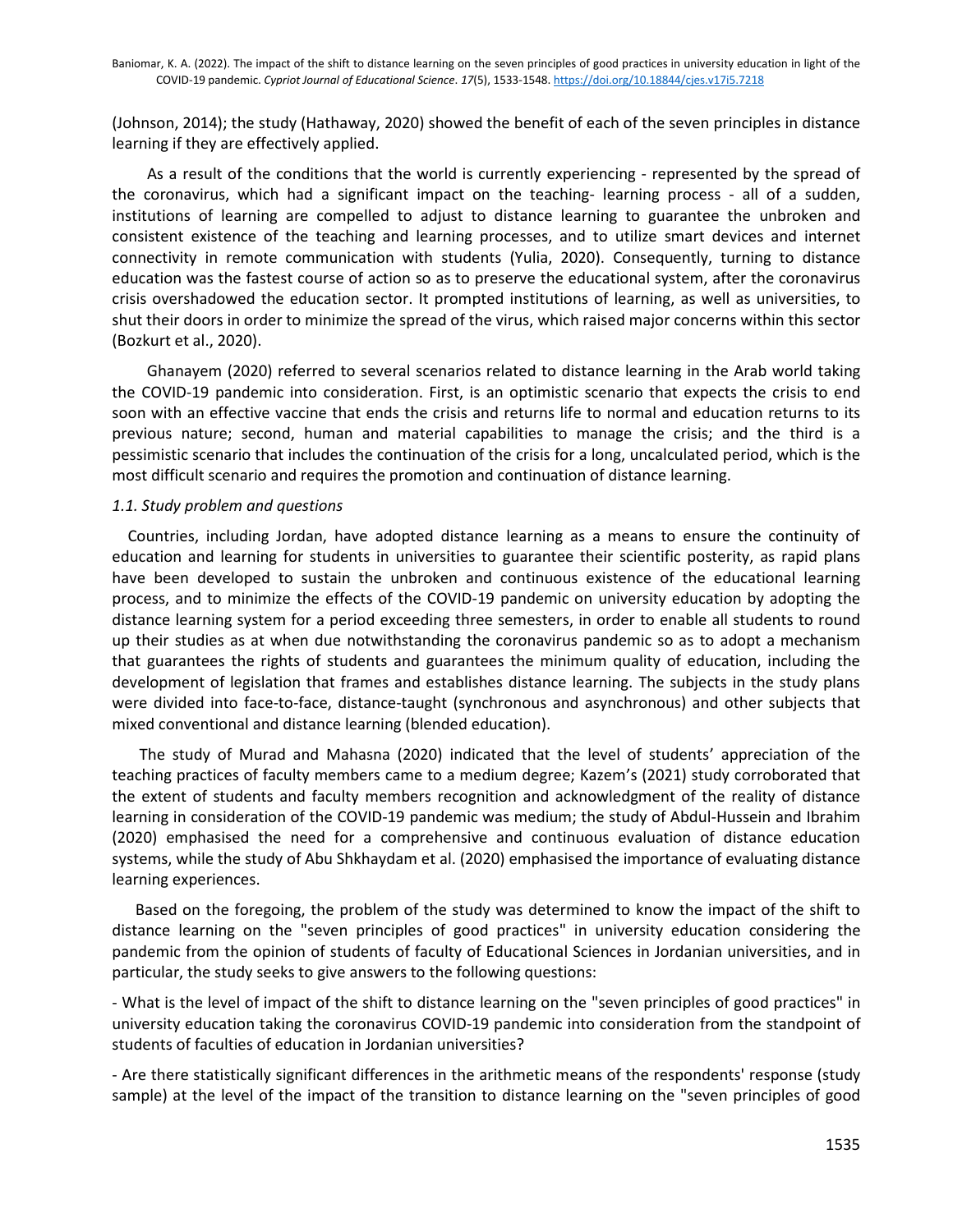practices" in university education taking into consideration the coronavirus pandemic from the view of students of faculty of educational sciences in universities in Jordan as a result of the variables (academic level, appreciation, the type of university, the hardware used in distance learning and the software used in distance learning)?

# **2. Methodology**

# *2.1. Research method*

The study made use of the descriptive survey method to identify the level of impact of the shift to distance learning on the "seven principles of good practices in undergraduate education" considering the COVID-19 pandemic from the perspective of the students of faculty of educational science in universities in Jordan, for its suitability to achieve the study objectives.

# *2.2. Sampling*

 The study population comprised students from the faculty of educational science in Jordanian universities - Mutah State University and Jerash Private University, who numbered 1,292, including 1,038 students from the Faculty of Educational Sciences, Mu`tah University and 254 students from the Faculty of Educational Sciences, Jerash Private University. A sample of them was selected. The stratified random method reached 435 students, including 281 students from the Faculty of Educational Sciences, Mutah University Jordan and 154 from the Faculty of Education, Jerash University, Jordan.

# *2.3. Study tool*

To attain the desired result of this study, a questionnaire was developed by referring to the "Seven Principles of Good Practice in Undergraduate Education" recommended by Chickering and Gamson (1987), and the answer to the paragraphs of this tool was formulated based on the 5-point Likert scale consisting of five choices, ranging between not fully agree and agree, with a total relative weight (5–1). The study's questionnaire consisted of 39 items divided into 7 areas: encouraging communication between students and faculty; encouraging students to cooperate with each other; encouraging active learning providing students with immediate feedback; adding time to effort, high hopes; talents of many different varieties; and different ways of learning.

# *2.4. Validity of the Research Instrument*

 To assess the degree to which the research instrument of the study measured what it was designed to, accordingly, the validity of the content was used. The study tool was presented in its initial form to a group of experienced and specialised arbitrators, numbering 10 arbitrators. They were asked to express their opinions about the comprehensiveness of the paragraphs, their belonging to the field, the appropriateness of the linguistic formulation, the clarity of the paragraphs and add or delete or modify as they see fit.

# *2.5. Reliability of Study tool*

 To guarantee this, the reliability was confirmed by the test–retest reliability method by giving the same test twice in two weeks interval to a sample group of 30 people, outside the study sample, after which, the "Pearson correlation coefficient" between the estimates (first and second tests) was calculated. The "Cronbach's alpha equation" was used to estimate the internal consistency, and the results showed that the repeatability of the fields ranged between 0.73 and 0.82 and the total score was 0.86, while the internal consistency coefficient of the fields ranged between 0.70 and 0.80. These estimates were deemed suitable for the study purposes.

# *2.6. Study tool correction method*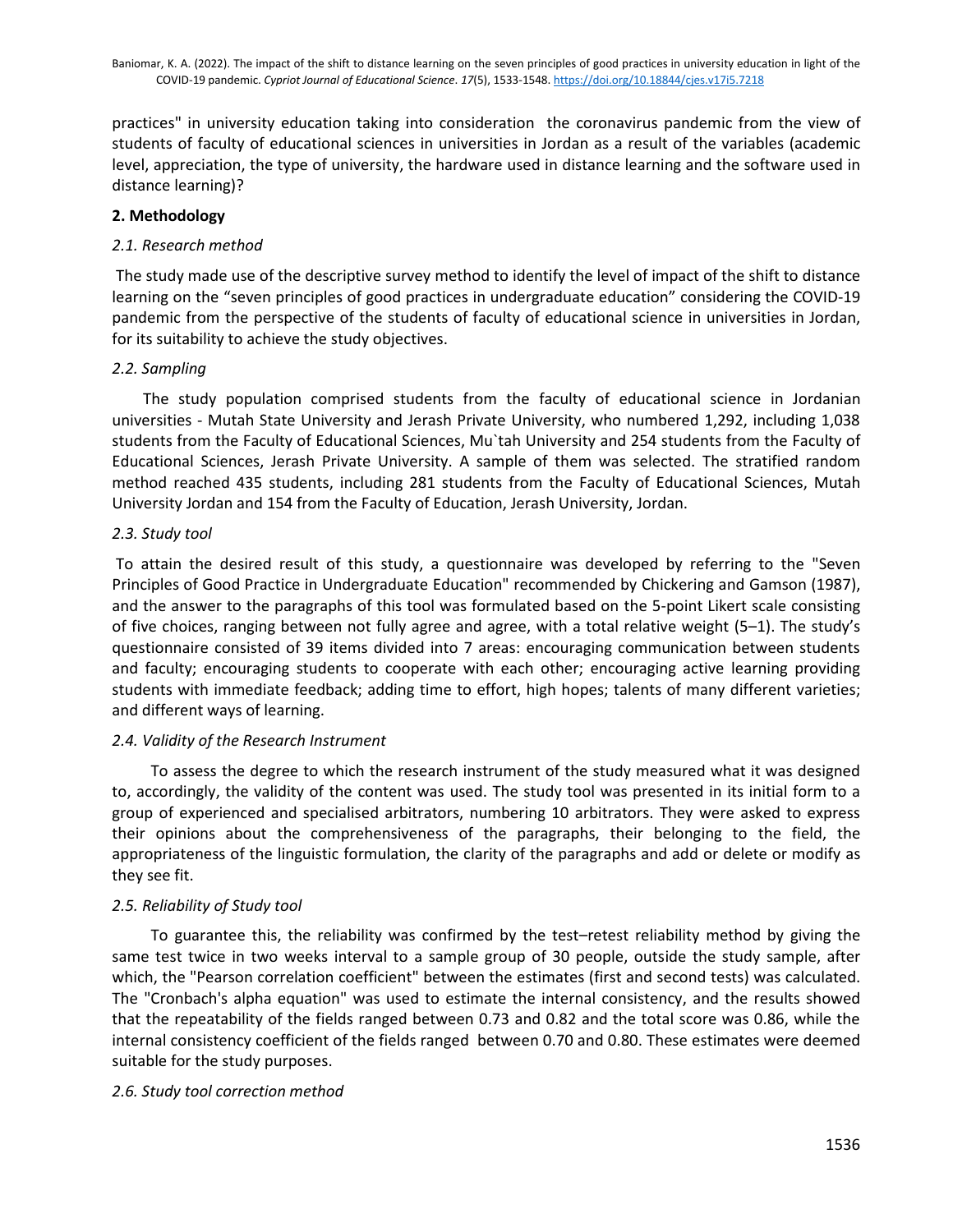The tool was applied by asking the members of the study sample to individually answer the questionnaires which were consisted of 5-point Likert scale questions, so that they choose a choice of five (exactly agree, agree, agree with a little degree, disagree and completely disagree) and the scores are given as 5, 4, 3, 2 and 1, respectively, and the level in the study tool was judged based on the following equation:

Highest value − lowest value/levels

#### $= 5 - 1/3 = 4/3 = 1.33$

So the judgment criterion is as follows:

| Average       | The level relative to the |  |  |
|---------------|---------------------------|--|--|
|               | average                   |  |  |
| $1.00 - 2.33$ | Low                       |  |  |
| $2.34 - 3.67$ | Medium                    |  |  |
| 3.68 and more | High                      |  |  |

#### *2.7. Statistical processing*

Arithmetric mean and standard deviation were utilizd in answering the first and second questions; also in answering the second question, a one-way analysis of variance (ANOVA) was utilized.

#### **3. Results and Discussion**

The results related to the first question and its discussion: What is the level of impact of the shift to distance learning on the seven principles of good practices in university education taking the coronavirus pandemic into consideration from the standpoint of students of the faculty of educational sciences in universities in Jordan?

For the question to be answered, the "arithmetic means" and "standard deviations" of the responses of the study sample members were extracted on the level of the impact of the transition to distance learning on the "seven principles of good practices" in university education taking the COVID-19 pandemic into consideration from the standpoint of students of faculty of educational sciences in Jordanian universities, as presented in Table 1.

Table 1. Arithmetic mean (x) and "standard deviations" (sd) of the level of impact of the transition to distance learning on the seven principles of good practices in university education in consideration of the coronavirus pandemic from the viewpoint of students of faculty of educational sciences, with the arithmetic means placed in descending order

| Rank | Number         | The field                                                         | Mean | Standard<br>deviation | Impact<br>factor |
|------|----------------|-------------------------------------------------------------------|------|-----------------------|------------------|
|      | 1              | Encouraging communication between<br>students and faculty members | 3.36 | 0.91                  | Medium           |
|      | 6              | High expectations                                                 | 3.34 | 0.89                  | "Medium          |
| 3    | $\mathfrak{p}$ | Encouraging students to cooperate with each<br>other              | 3.32 | 0.91                  | Medium           |
| 3    |                | Diverse talents and different ways of                             | 3.32 | 0.94                  | Medium           |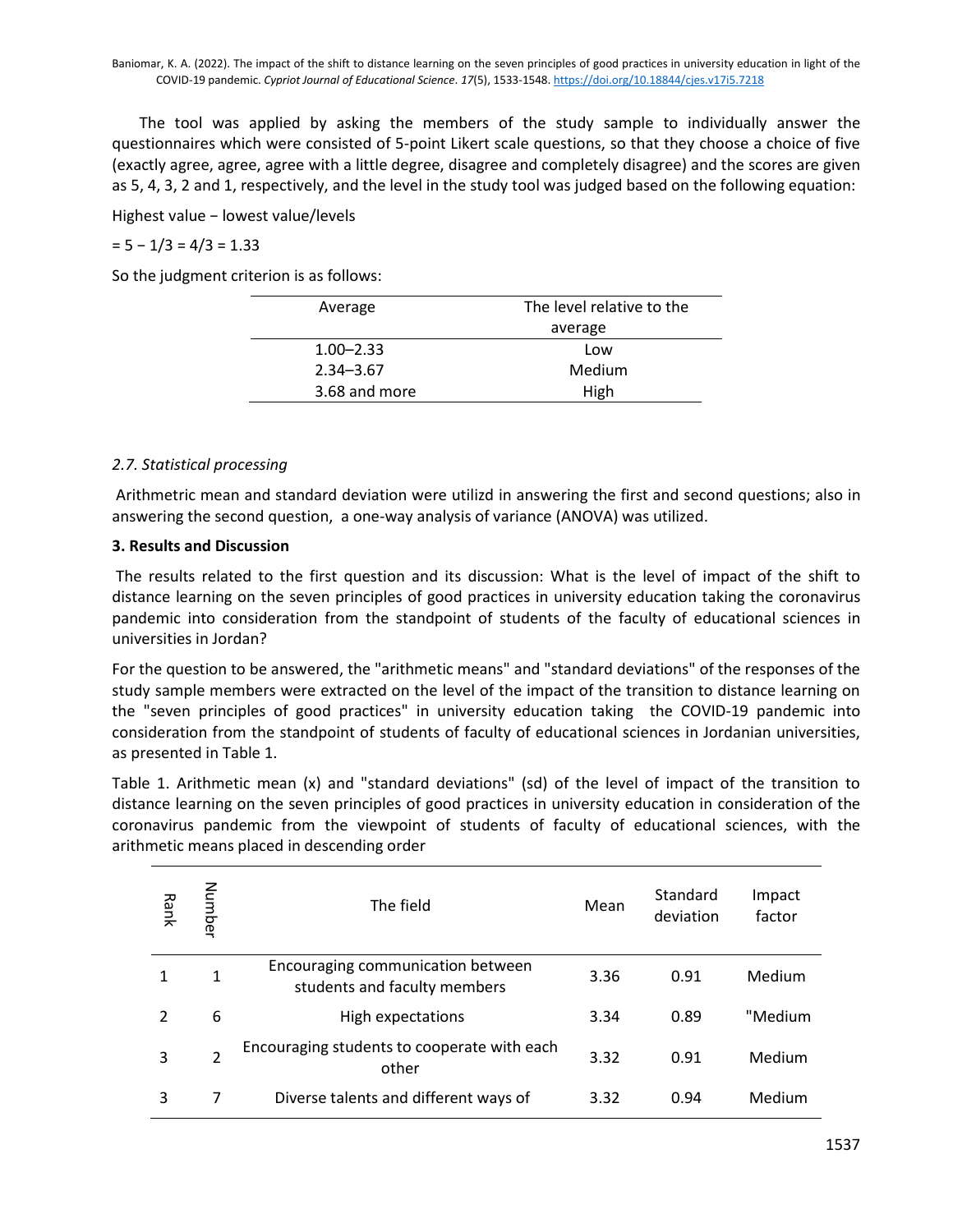| Rank | Number | The field                                | Mean | Standard<br>deviation | Impact<br>factor |
|------|--------|------------------------------------------|------|-----------------------|------------------|
|      |        | learning                                 |      |                       |                  |
| 5    | 3      | Encouraging active learning              | 3.28 | 0.95                  | Medium           |
| 5    | 5      | Add time to effort                       | 3.28 | 0.96                  | Medium           |
|      | 4      | Provide students with immediate feedback | 3.26 | 0.98                  | Medium           |
|      |        | <b>Total marks</b>                       | 3.31 | 0.85                  | Medium"          |

 As presented in Table 1 above, it reveals that the "arithmetic mean" of the responses of respondents to the fields of study ranged between 3.26 and 3.36, where the field of encouraging communication between students and faculty members ranked first with the highest mean of 3.36±0.91, with a medium impact level, while the high expectations domain ranked second with a mean of 3.34±0.89 and a medium impact level, and the two fields of encouraging students to cooperate among themselves, and the field of diverse talents and different ways of learning ranked third place with mean of 3.32±0.91 and 3.32±0.94, respectively, with a medium effect level, and the domains of encouraging active learning and adding time to effort came in the fifth order, with an arithmetic mean of 3.28 and a standard deviation of 0.95 and 0.96, respectively, with a medium impact level, and the field of providing students with immediate feedback ranked seventh and last, with a mean of 3.26±0.98 and a medium impact level.

 The arithmetic mean of the level of impact of the transition to distance learning on the "seven principles of good practices" in university education taking the COVID-19 pandemic into consideration from the standpoint of students of faculty of educational sciences in universities in Jordan as a whole was 3.31, with a standard deviation of 0.85 and an average effect level.

 The average level of the impact of the shift to distance learning on the "seven principles of good practices" in university education taking into consideration the coronavirus pandemic may be attributed from the viewpoint of faculty of educational science students in Jordanian universities as a whole, large because of the transition from conventional education to online learning came suddenly, after it became an urgent necessity in light of the outbreak of the pandemic that swept the world, which led to the suspension of working hours in educational institutions, including universities, and the shift to distance learning without adequate preparations from universities, which was reflected in its beginnings on the quality of education provided to students for not dealing with this type of learning competitively by the teacher and the student.

 It may also be attributed to the fact that the distance learning experience in Jordanian universities is a new one, and it was not accepted before the outbreak of the pandemic, neither by the academic community, nor by society in general, and the university's previous experience in the field of distance learning did not exceed e-learning in the classroom or computerisation. Some subjects were of the university's compulsory requirements; this shift came to constitute an additional academic burden on faculty members who are not trained to use distance learning software, on universities that lack the necessary infrastructure for distance learning and on students who live in remote areas where coverage services are not available The Internet was well established, or because of the economic conditions of students that prevented them from purchasing Internet services, so the experience at the beginning was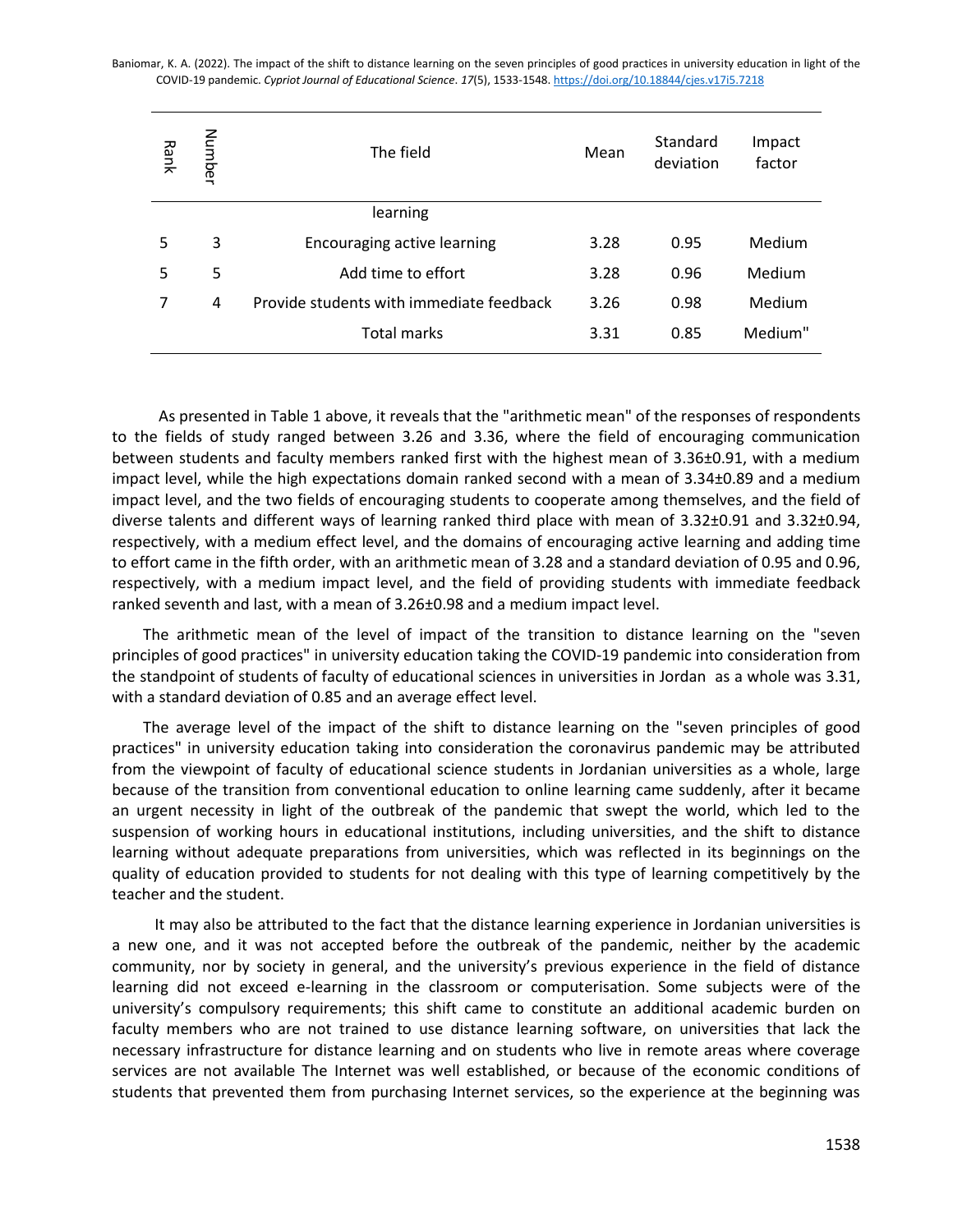difficult, and it required training faculty members on distance learning, providing universities with the necessary infrastructure for it and providing free Internet packages for students by their universities. This affected, in one way or another, the good practices of university education from the students' viewpoint and limited its effectiveness, especially at the beginning of the experiment.

 This result agreed with the outcome of the study carried out by Abu Shkhaydam et al. (2020), who showed that the evaluation of the study sample on the effectiveness of e-learning in view of the transmission of the novel coronavirus was moderate. The outcome of the study carried out by Aouaba and Saleh (2020) revealed that there is an acceptable readiness for distance learning among university students. Al-Omari's (2020) study revealed that the extent to which universities use e-learning system, from the students' standpoint came to an average degree.

 With regard to the fields, it may be attributed to the fact that the field of 'encouraging communication between students and faculty members' ranked first with a medium level of influence because the distance learning style was not accustomed to students previously nor to faculty members, and therefore, opportunities for communication between students and faculty members were in education in Al-Wajahi is more available through face-to-face lectures, and office hours for faculty members through which communication with students is made in a way that allows faculty members to identify students with academic or behavioural problems or considers the faculty member himself as an informal mentor for students, and thus learn about a moderate degree of encouraging communication between students and faculty members in the education faculties in Jordanian universities from the students' perspective.

 While the field 'high expectations' ranked second and with a medium level of influence, distance learning limited to a certain degree the ability of faculty members to urge students to work continuously, due to the lack of communication with all of them at the same time, which is provided by face-to-face education. To limit the use of various teaching strategies that take into account individual differences between students, and to limit opportunities to identify distinguished and weak students, and deal with them directly, in addition to the weak knowledge of some faculty members on how to use educational programmes such as Microsoft Teams, Zoom and other programmes in communication. With students, giving and evaluating assignments electronically, limiting attendance, absence and student interaction and limiting the giving of lecture, may be devoid of interaction between students and the teacher, in addition to the social dimensions and economic conditions for students that do not allow cameras to be opened during lectures for fear of the student's privacy in his home, which may not be equipped or equipped with a special room for study or the presence of the student in a room with the rest of the family, which prevents the process of verbal and non-verbal interaction.

 This is in line with the educational literature that deals with distance learning, which indicated that in spite of the numerous advantages of distance learning, it has a lot of disadvantages, which include inaccessibility and loneliness, which is as a result of students' interaction with their personal computers and smartphones rather than their direct communication and interaction, the limited instructional materials/notes to the student via the Internet and his dependence on technology greatly. In spite of the fact that distance education is available to all, it is not accessible to many individuals (due to lack of personal computers, smartphones, or a good internet connection), as well as the likelihood of members of the faculty to focus on theoretical rather than practical aspect of a course via the Internet; coupled with the fact that distance education is devoid of a direct physical communication; and the morale and organisation is low, it may be difficult for some individual to motivate themselves to learn the lack of acceptance of this style of education by societies, with regards to its ability to provide quality education, and the limited provision of an attractive and interactive study environment that raises the response of students to this sort of education (Hetsevich, 2017).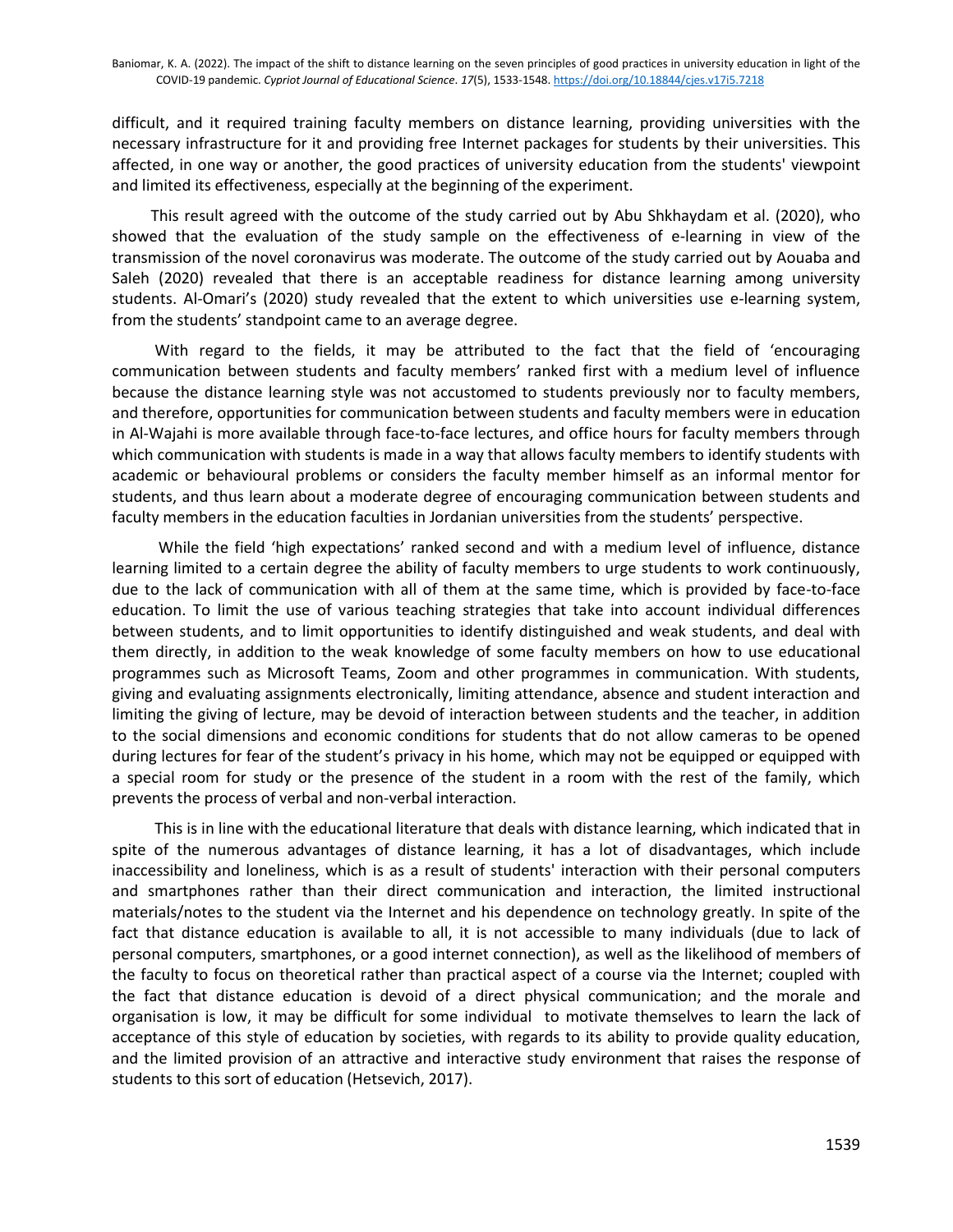As for the domains items, the arithmetic means and "standard deviations" of the responses of the study sample members to the items of each domain alone were extracted, arranged in descending order and the impact level was shown for each item, as presented in Tables 2, 3, 4, 5, 6, 7and 8

Table 2. Arithmetic mean (x) and "standard deviations" (sd) of the respondents' responses to the items of field 1 Encouraging communication between students and faculty members arranged in descending order

| The<br>number<br>of the<br>paragrap<br>h | Order          | Paragraphs                                                                                                                                                      | Average | Standard<br>deviation | <b>The</b><br>impact<br>factor |
|------------------------------------------|----------------|-----------------------------------------------------------------------------------------------------------------------------------------------------------------|---------|-----------------------|--------------------------------|
| 6                                        | $\overline{2}$ | Reducing the chances of the teacher seeing<br>himself as an informal mentor to the students.                                                                    | 3.43    | 1.12                  | <b>Medium</b>                  |
| 1                                        | $\overline{2}$ | Reducing the opportunities for direct teacher<br>communication with students to identify the<br>goals they want to achieve educationally and<br>professionally. | 3.43    | 1.25                  | Medium                         |
| 4                                        | 4              | Limit opportunities to share the teacher's<br>previous attitudes, experiences and values with<br>students.                                                      | 3.38    | 1.20                  | Medium                         |
| 3                                        | 5              | Reducing the opportunities for the teacher to<br>advise students about the opportunities available<br>to work in their field of specialisation.                 | 3.29    | 1.11                  | Medium                         |
| 5                                        | 6              | Reducing the chances of the teacher getting to<br>know the students by name.                                                                                    | 3.00    | 1.07                  | Medium                         |

Table 3. Arithmetic mean (x) and "standard deviations" (sd) of the respondents' responses to the items of field 2 Encouraging students to cooperate with each other arranged in descending order

| The number of<br>the paragraph | Drder | Paragraphs                                                                                                                                   | Average | Standard<br>division | The<br>impact<br>factor |
|--------------------------------|-------|----------------------------------------------------------------------------------------------------------------------------------------------|---------|----------------------|-------------------------|
| 3                              | 1     | Reducing opportunities for the teacher to<br>encourage students to exchange views on the<br>topics discussed in class.                       | 3.40    | 1.07                 | Medium                  |
| 4                              | 2     | Limiting the teacher's ability to form learning<br>communities, study groups and work teams in<br>the subjects he teaches.                   | 3.34    | 1.16                 | Medium                  |
| 1                              | 3     | Reducing the opportunities for teachers to urge<br>students to partake in activities that enable<br>them to get acquainted with one another. | 3.32    | 1.13                 | Medium                  |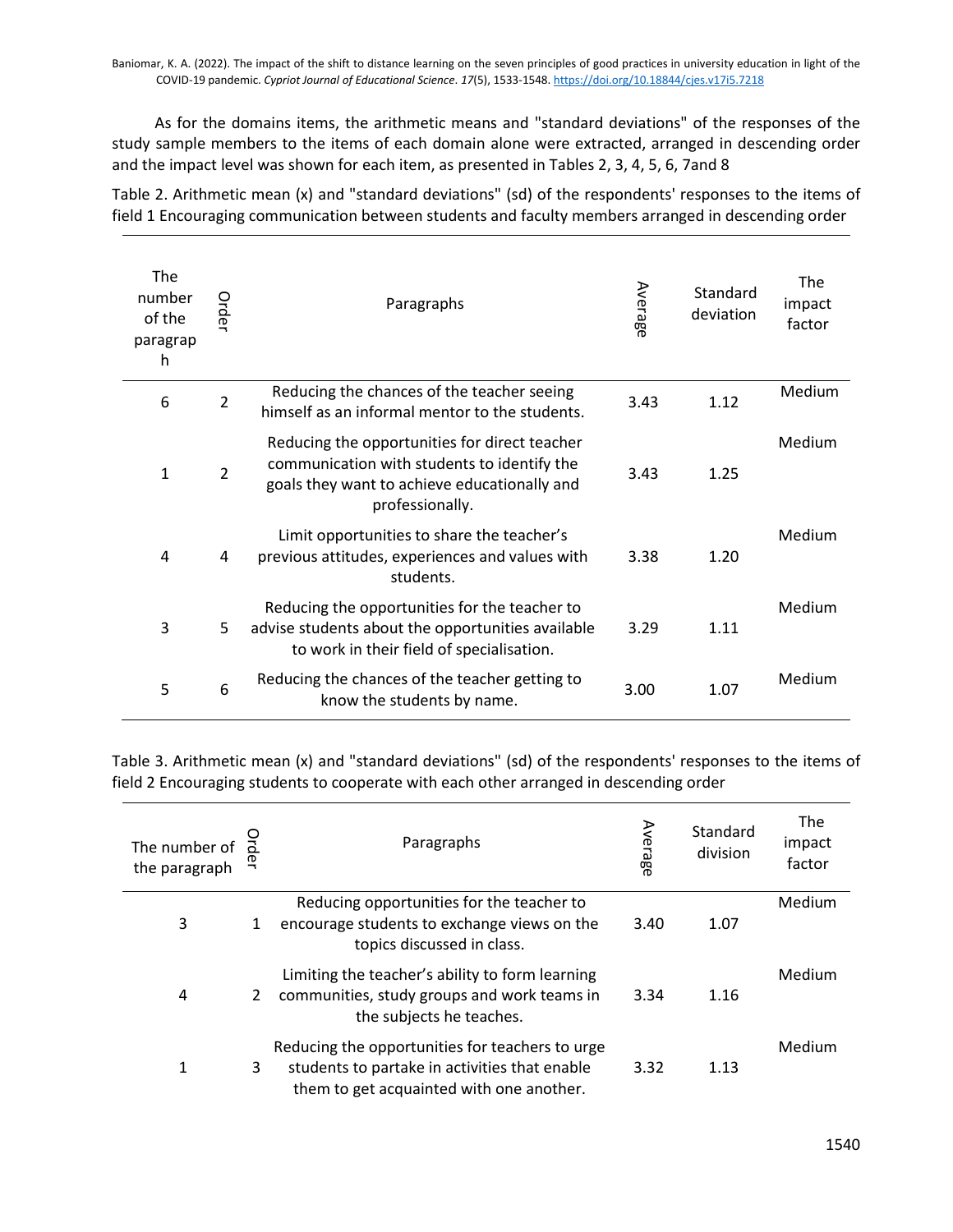| 2 | 4 | Limit opportunities for the teacher to use<br>collaborative teaching and learning strategies.                                                                                                                                                      | 3.23 | 1.20 | Medium |
|---|---|----------------------------------------------------------------------------------------------------------------------------------------------------------------------------------------------------------------------------------------------------|------|------|--------|
| 5 | ь | Reducing the teacher's ability to distribute the<br>scale of performance evaluation of students to<br>everyone, so that the score of each student is<br>independent of the scores of other students,<br>and expressive of his effort and activity. | 3.20 | 1.12 | Medium |

Table 4. Arithmetic mean (x) and "standard deviations" (sd) of the respondents' responses to the items of field 3 Encouraging active learning arranged in descending order

| The number of<br>the paragraph | Order         | Paragraphs                                                                                                                                                                                                                     | Average | Standard<br>deviation | The<br>impact<br>factor |
|--------------------------------|---------------|--------------------------------------------------------------------------------------------------------------------------------------------------------------------------------------------------------------------------------|---------|-----------------------|-------------------------|
| 5                              | $\mathbf{1}$  | Reducing the teacher's opportunities to<br>encourage students to suggest new topics to<br>read in the classroom and projects and<br>activities related to the subject to carry out<br>outside the classroom.                   | 3.37    | 1.17                  | Medium                  |
| 3                              | $\mathcal{P}$ | Reducing the opportunities for the teacher<br>to encourage the students to discuss his<br>ideas, the ideas of other students or the<br>ideas raised by the comments or teaching<br>aids that are at the heart of the material. | 3.30    | 1.15                  | Medium                  |
| 4                              | 3             | Reducing the teacher's opportunities to give<br>students vivid and concrete situations for<br>analysis.                                                                                                                        | 3.26    | 1.10                  | Medium                  |
| $\overline{2}$                 | 4             | Reducing the teacher's chances of asking<br>students to research the relationship<br>between current and external events and<br>the topics covered in the subject he is<br>studying.                                           | 3.18    | 1.10                  | Medium                  |
| 1                              | 5             | Reducing the teacher's opportunity to ask<br>students to present their work to their<br>colleagues.                                                                                                                            | 3.10    | 1.11                  | Medium                  |

Table 5. "Arithmetic mean" (x) and "standard deviations" (sd) of the respondents' responses to the items of field 4 : Provide students with immediate feedback arranged in descending order

|                                                            |            |                     |                       | The              |
|------------------------------------------------------------|------------|---------------------|-----------------------|------------------|
| The number of $\overline{a}$<br>the paragraph $\mathbb{R}$ | Paragraphs | ወ<br><u>نه</u><br>æ | Standard<br>deviation | impact<br>factor |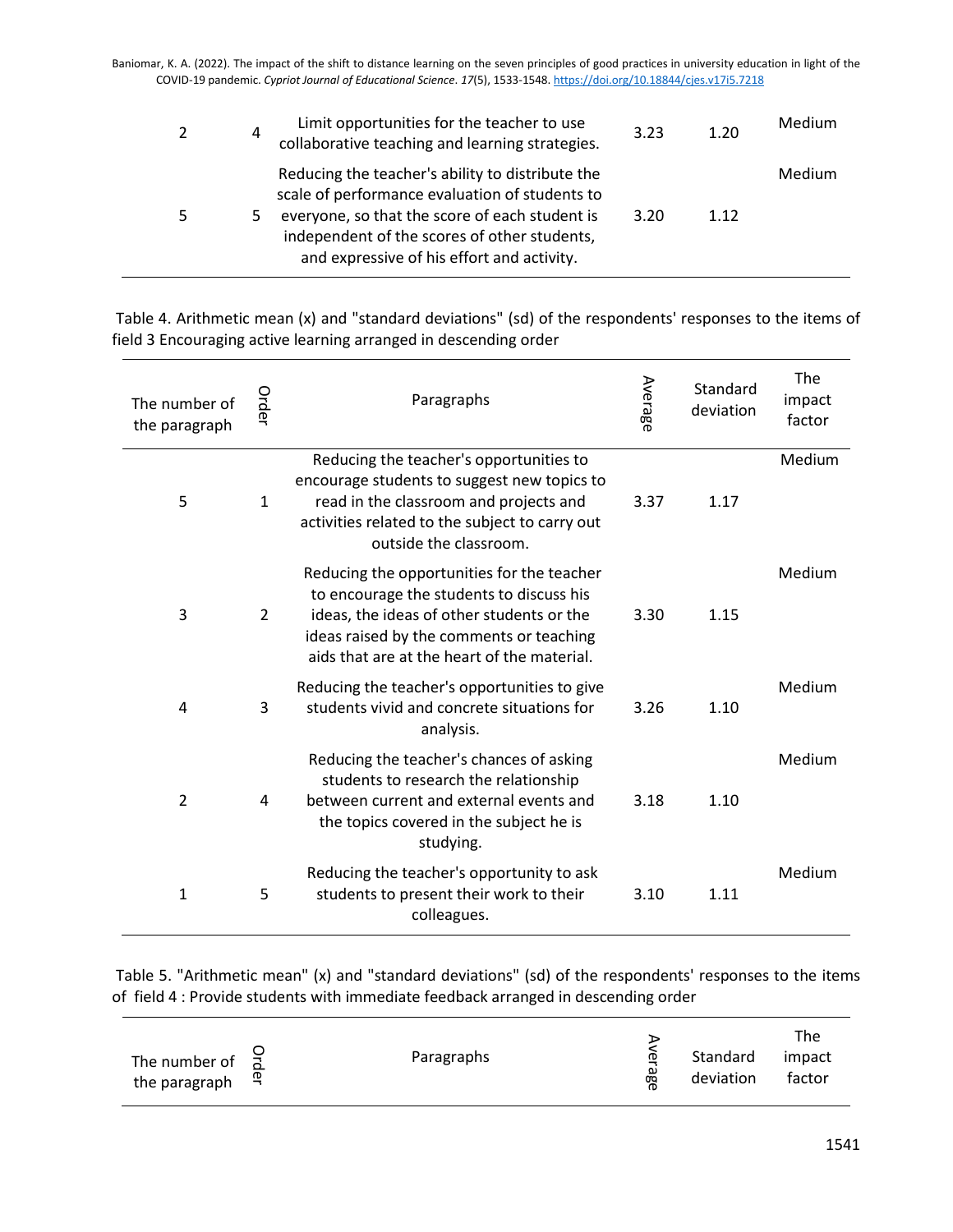| 1              | 1 | Reducing the opportunities for the teacher to<br>provide direct feedback to the students after<br>the completion of the lecture activities.                                                      | 3.30 | 1.15 | Medium |
|----------------|---|--------------------------------------------------------------------------------------------------------------------------------------------------------------------------------------------------|------|------|--------|
| 5              | 2 | Reducing the opportunities for the teacher to<br>discuss the results of class assignments and<br>exams with students and with the class.                                                         | 3.26 | 1.14 | Medium |
| $\overline{2}$ | 3 | Limiting the teacher's opportunity to provide<br>students with exams and assignments after<br>correcting them and commenting on them as<br>soon as possible within a week of completing<br>them. | 3.18 | 1.17 | Medium |
| 4              | 4 | Limit the teacher's opportunity to give students<br>written comments about the strengths and<br>weaknesses of their assignments.                                                                 | 3.15 | 1.11 | Medium |
| 3              | 5 | Reducing the teacher's opportunity to make<br>assessments of students' work throughout the<br>semester.                                                                                          | 3.14 | 1.14 | Medium |
|                |   |                                                                                                                                                                                                  |      |      |        |

Table 6. "Arithmetic mean" (x) and "standard deviations" (sd) of the respondents' responses to the items of field 5 : Add time to effort arranged in descending order

| The number of<br>the paragraph | Order          | Paragraphs                                                                                                                                                                          | Average | Standard<br>deviation | The<br>impact<br>factor |
|--------------------------------|----------------|-------------------------------------------------------------------------------------------------------------------------------------------------------------------------------------|---------|-----------------------|-------------------------|
| 5                              | $\mathbf{1}$   | Reducing the opportunities for the teacher<br>to meet with students who are late for the<br>deadlines to submit their academic<br>assignments, programmes and other<br>obligations. | 3.36    | 1.11                  | Medium                  |
| 4                              | $\overline{2}$ | Reducing the opportunity for the teacher to<br>explain to students the consequences of not<br>attending lectures.                                                                   | 3.25    | 1.09                  | Medium                  |
| 3                              | 3              | Reducing teacher opportunities to<br>encourage students to prepare early<br>research papers or assignments.                                                                         | 3.20    | 1.08                  | Medium                  |
| 1                              | 3              | Reducing teacher opportunities by<br>expecting students to finish their scientific<br>assignments immediately.                                                                      | 3.20    | 1.14                  | Medium                  |
| $\overline{2}$                 | 5              | Limiting the opportunities for the teacher by<br>setting the minimum amount of time<br>required of students to prepare for the<br>lecture, and to work on their homework.           | 3.19    | 1.10                  | Medium                  |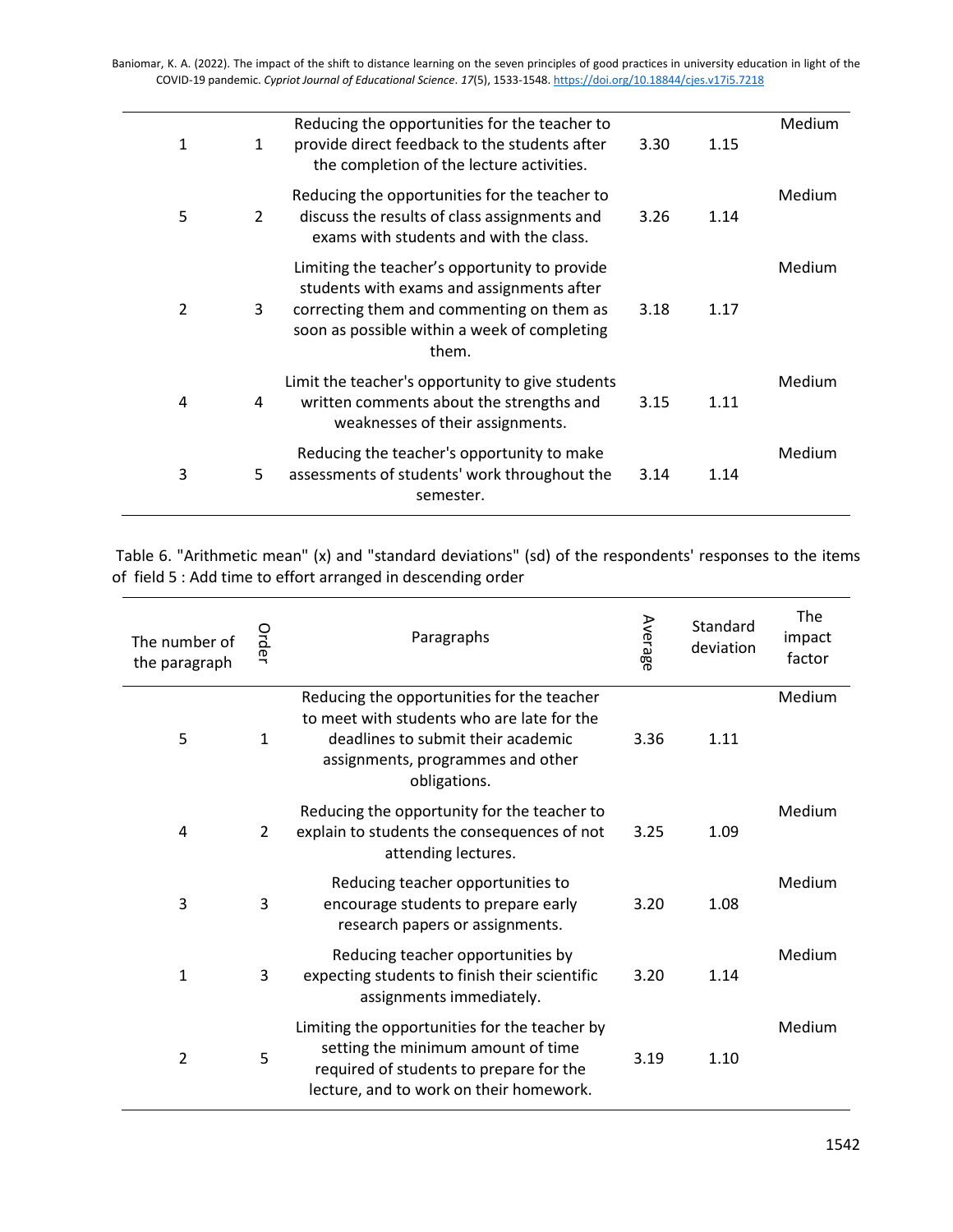Table 7. "Arithmetic means" (x) and "standard deviations" (sd) of the responses of the respondents to the items of field 6 : High expectations arranged in descending order

| The number of<br>the paragraph |                | Paragraphs                                                                              | Average | Standard<br>deviation | The<br>impact<br>factor |
|--------------------------------|----------------|-----------------------------------------------------------------------------------------|---------|-----------------------|-------------------------|
|                                |                | Reducing the opportunities for the teacher to                                           |         |                       | Medium                  |
| 3                              | 1              | encourage students to work continuously in the<br>classroom.                            | 3.38    | 1.09                  |                         |
|                                |                | Reducing the chances of the teacher drawing                                             |         |                       | Medium                  |
| 5                              | 2              | everyone's attention to the outstanding<br>performance of the students.                 | 3.37    | 1.07                  |                         |
|                                |                | Reducing the opportunities for the teacher to                                           |         |                       | Medium                  |
|                                |                | inform the students that each student has a                                             |         |                       |                         |
| 4                              | 3              | different level from the other, and therefore,                                          | 3.33    | 1.05                  |                         |
|                                |                | each one of them should do his best in the                                              |         |                       |                         |
|                                |                | lecture, regardless of his level.                                                       |         |                       |                         |
|                                |                | Reducing opportunities for teachers to encourage                                        |         |                       | Medium                  |
| 7                              | 4              | students to do everything in their power to learn                                       | 3.28    | 1.04                  |                         |
|                                |                | rather than pay too much attention to grades.                                           |         |                       |                         |
|                                |                | Reducing the opportunity for the teacher to deal                                        |         |                       | Medium                  |
| 6                              | 5              | with each case of poor performance of the<br>students to encourage them to reach higher | 3.28    | 1.11                  |                         |
|                                |                | levels of performance.                                                                  |         |                       |                         |
| $\overline{2}$                 |                | Reducing opportunities for teachers to provide                                          |         |                       | Medium                  |
|                                | 6              | positive support for students' outstanding work.                                        | 3.23    | 1.12                  |                         |
|                                |                | Reducing the chances of the teacher encouraging                                         |         |                       | Medium                  |
| $\mathbf{1}$                   | $\overline{7}$ | students to excel in their work.                                                        | 3.20    | 1.08                  |                         |

Table 8. "Arithmetic means" (x) and "standard deviations" (sd) of the respondents' responses to the items of field 7: Diverse talents and different ways of learning arranged in descending order

| The number of<br>the paragraph |   | Paragraphs                                                                                                                                                                                   | Average | Standard<br>deviation | <b>The</b><br>impact<br>factor |
|--------------------------------|---|----------------------------------------------------------------------------------------------------------------------------------------------------------------------------------------------|---------|-----------------------|--------------------------------|
| 3                              |   | Reducing the opportunities for the teacher to<br>provide students who do not have sufficient<br>experience and knowledge with the materials<br>and activities necessary to meet their needs. | 3.31    | 1.11                  | Medium                         |
| 5                              | 2 | Reducing opportunities for the teacher to<br>encourage students to exchange ideas with<br>their classmates.                                                                                  | 3.30    | 1.16                  | Medium                         |
| 2                              | 3 | Reducing the opportunities for the teacher to<br>diversify the teaching strategies he uses to suit<br>all students.                                                                          | 3.26    | 1.13                  | Medium                         |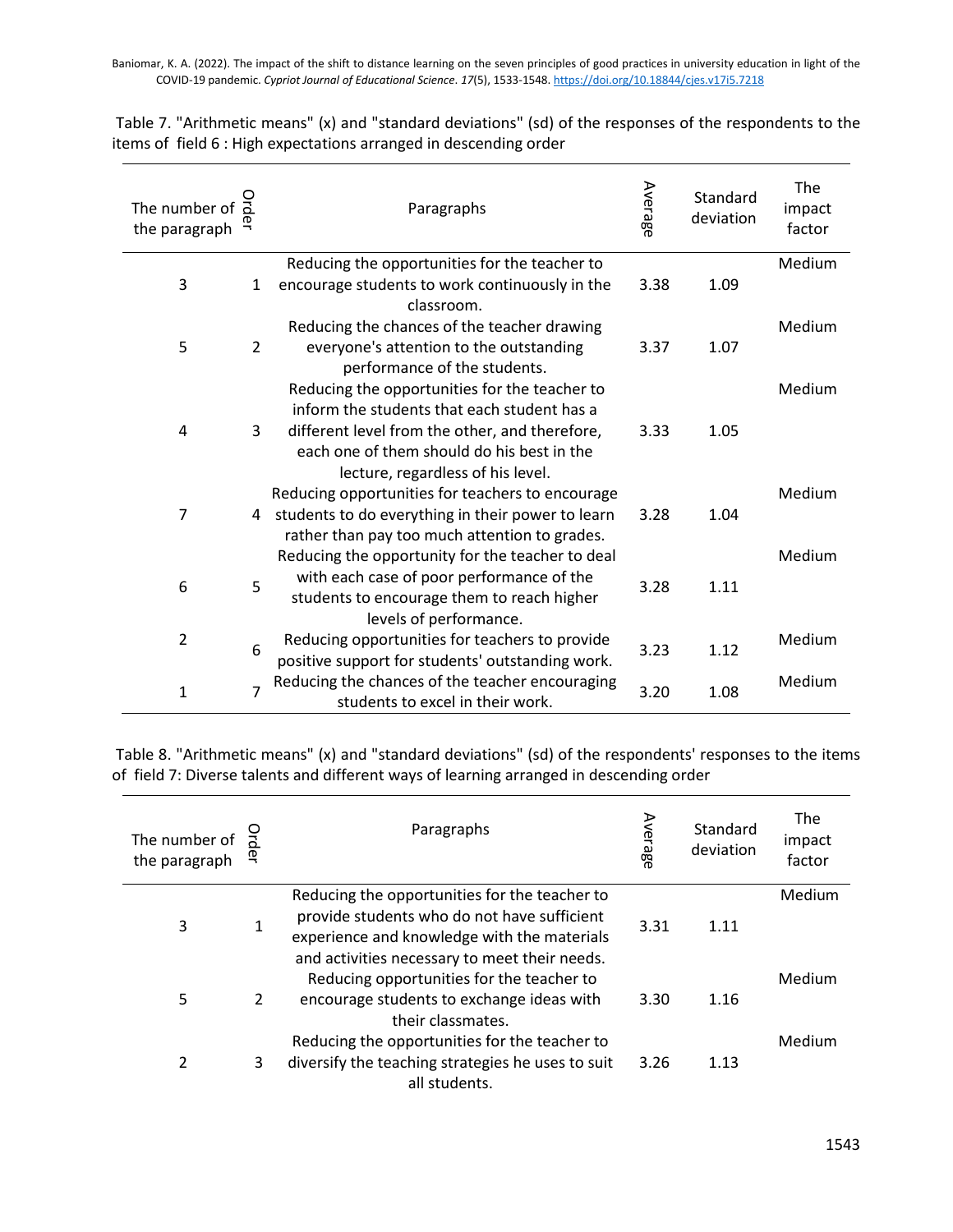|   |   | Reducing opportunities for the teacher to        |              |      | Medium |
|---|---|--------------------------------------------------|--------------|------|--------|
| 1 | 3 | encourage students to talk to him if they cannot | 3.26         | 1.09 |        |
|   |   | understand.                                      |              |      |        |
| 4 |   | Reducing the opportunities for the teacher to    |              |      | Medium |
|   | 5 | develop educational situations so as to grant    | 3.25<br>1.06 |      |        |
|   |   | students the opportunity to see different points |              |      |        |
|   |   | of view in education.                            |              |      |        |
| 6 |   | Reducing the opportunities for the teacher to    |              |      | Medium |
|   | 6 | use teaching and learning strategies that adopt  |              |      |        |
|   |   | the method of cooperation and pairing between    | 3.22         | 1.13 |        |
|   |   | different levels of students.                    |              |      |        |
|   |   |                                                  |              |      |        |

 Tables 2, 3, 4, 5, 6, 7 and 8 show that the arithmetic means of the respondents' responses on the level of the effect of switching to distance learning on the "seven principles of good practices" in university education bearing in mind the coronavirus pandemic from the perspective of students of the faculty of educational sciences in universities in Jordan ranged between 3.00 and 3.54, and all had a medium impact level.

 The paragraph reducing the chances of the teacher searching for students who suffer from problems in the study subjects, or who are unable to attend lectures regularly, and discuss them about their educational problems came in the first place in the paragraphs of the study tool with an arithmetic average of 3.54 and an average level of influence This may be ascribed to the numerous number of students in some academic divisions, and the difficulty of non-verbal communication between the teacher and students, which does not provide an opportunity for the teacher to get to know the students' reactions and emotions, in addition to only asking them oral questions and a limited number of those who ask to speak may answer them, followed by the difficulty of holding students accountable for attending lectures, especially in the first period of distance learning, as a result of the novelty of the experience and the special circumstances of the lack of permanent Internet services for students.

 Two paragraphs 'reducing the chances of the teacher considering himself as an informal mentor to the students' and 'reducing the opportunities for the direct teacher to communicate with the students to identify the goals they want to reach educationally and professionally' came in the second order having a mean of 3.43 and an average level of influence, all of which were from the paragraphs of the field 'encouraging communication between students and faculty members'. 'Reducing the opportunities for the teacher to encourage students to exchange views on the topics discussed in class' came in third place, with an average of 3.40 and a medium level of influence, and it is from the field of 'encouraging students to cooperate with each other'. This could be as a result of the lack of time allocated to distance learning as a result of the limited capabilities in universities and the weakness of the Internet resulting from pressure on the universities' networks and servers at the time of lectures, in addition to the teachers' preoccupation with attending and preparing for distance learning courses, which reduced their chances of communication with students, and dispensing with the office hours of faculty members designated for communicating with students, which were cancelled due to the prevention of students from entering the university campus in times of comprehensive urbanisation.

The second question: Does the arithmetic mean of the responses of members of the study sample at the level of the impact of the change to distance learning have statistical significance on the "seven principles of good practices" in university education taking the COVID-19 pandemic into consideration, from the view of students of the faculty of Educational Sciences in universities in Jordan due to the variable of the school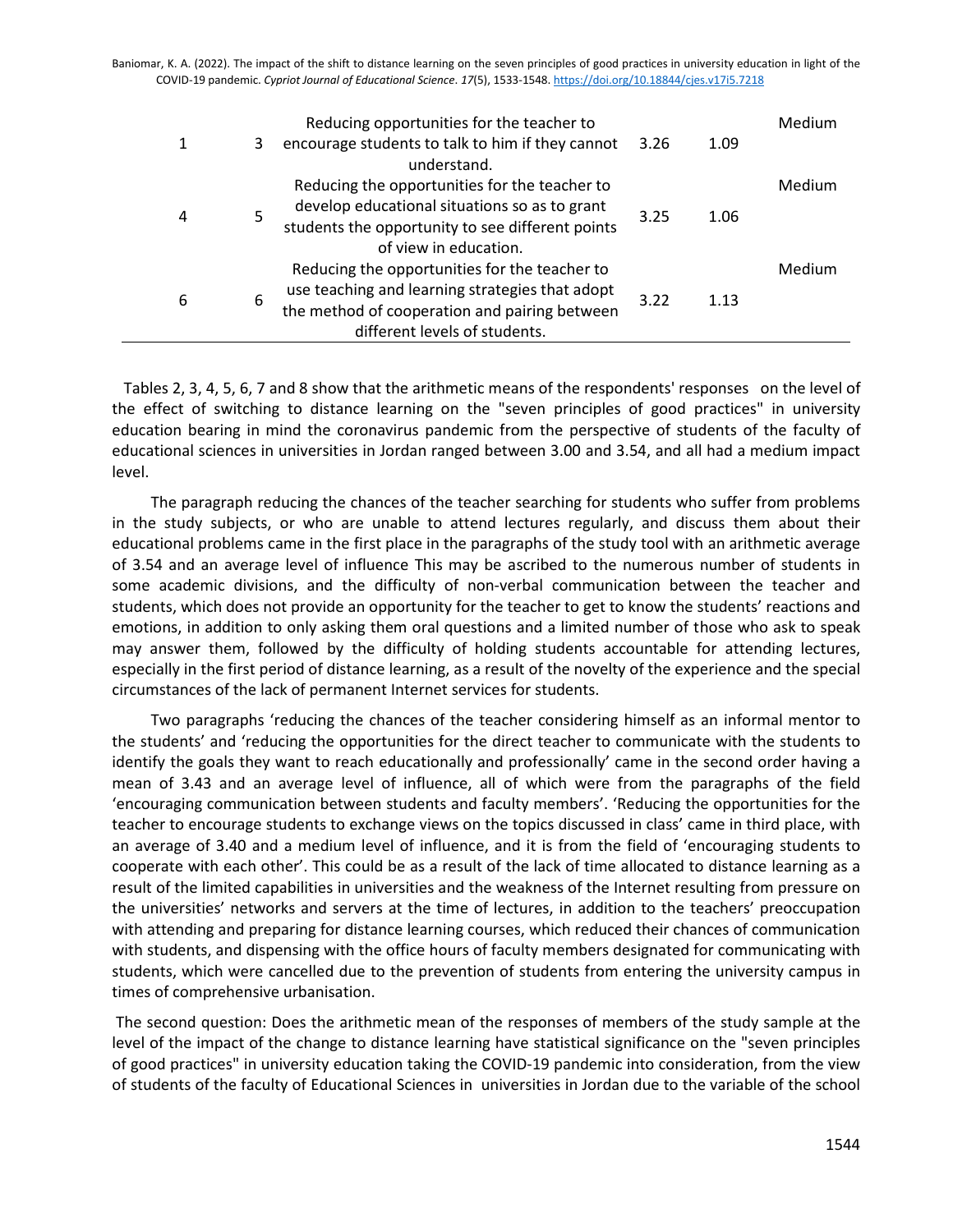year, and assessment, devices used at distance learning, software used in distance learning, duration of exposure to distance learning and type of university?

 To give a response to this question, both the "arithmetic means" and "standard deviations" of the respondents' opinions on the level of the impact of the transition to distance learning on the seven principles of good practices in university education considering COVID-19 pandemic were extracted from the standpoint of students of faculty of educational sciences in universities in Jordan according to the variables of the school year, assessment, the hardware used in distance learning, the software used in distance learning, the duration of exposure to distance learning and the type of university, as presented in Table 9 below.

Table 9. "Arithmetic means" (x) and "standard deviations" (sd) of the level of impact of the shift to distance learning on the "seven principles of good practices in uundergraduate education" in taking rhe COVID-19 pandemic into consideration from the viewpoint of students of faculties of education according to the variables of the school year, assessment, software used in distance learning, duration of exposure to distance learning and type of university

| Variable                         | Levels                         | Average | Standard<br>deviation | Number |
|----------------------------------|--------------------------------|---------|-----------------------|--------|
| Academic year                    | First year                     | 3.52    | 1.01                  | 128    |
|                                  | Second year                    | 3.26    | 0.72                  | 117    |
|                                  | Third year                     | 3.24    | 0.76                  | 142    |
|                                  | Fourth year and above          | 3.08    | 0.91                  | 48     |
| Rate                             | Good                           | 3.10    | 1.19                  | 36     |
|                                  | Very good                      | 3.37    | 0.63                  | 113    |
|                                  | Excellent                      | 3.31    | 0.88                  | 286    |
| Programme used for               | Zoom                           | 3.33    | 0.82                  | 99     |
| distance learning                | <b>Microsoft Teams</b>         | 3.30    | 0.90                  | 228    |
|                                  | University education<br>system | 3.32    | 0.78                  | 108    |
| The duration of                  | One semester                   | 3.43    | 0.99                  | 129    |
| exposure to distance<br>learning | Two semesters                  | 3.33    | 0.59                  | 60     |
|                                  | Three semesters                | 3.17    | 0.79                  | 159    |
|                                  | Four semesters and<br>more     | 3.38    | 0.89                  | 87     |
| University type                  | Private                        | 3.17    | 0.79                  | 154    |
|                                  | Public                         | 3.36    | 0.87                  | 281    |

 Table 9 presents an obvious discrepancy in the "arithmetic mean" and "standard deviations" of the responses of members of the study sample on the level of the impact of the shift to distance learning on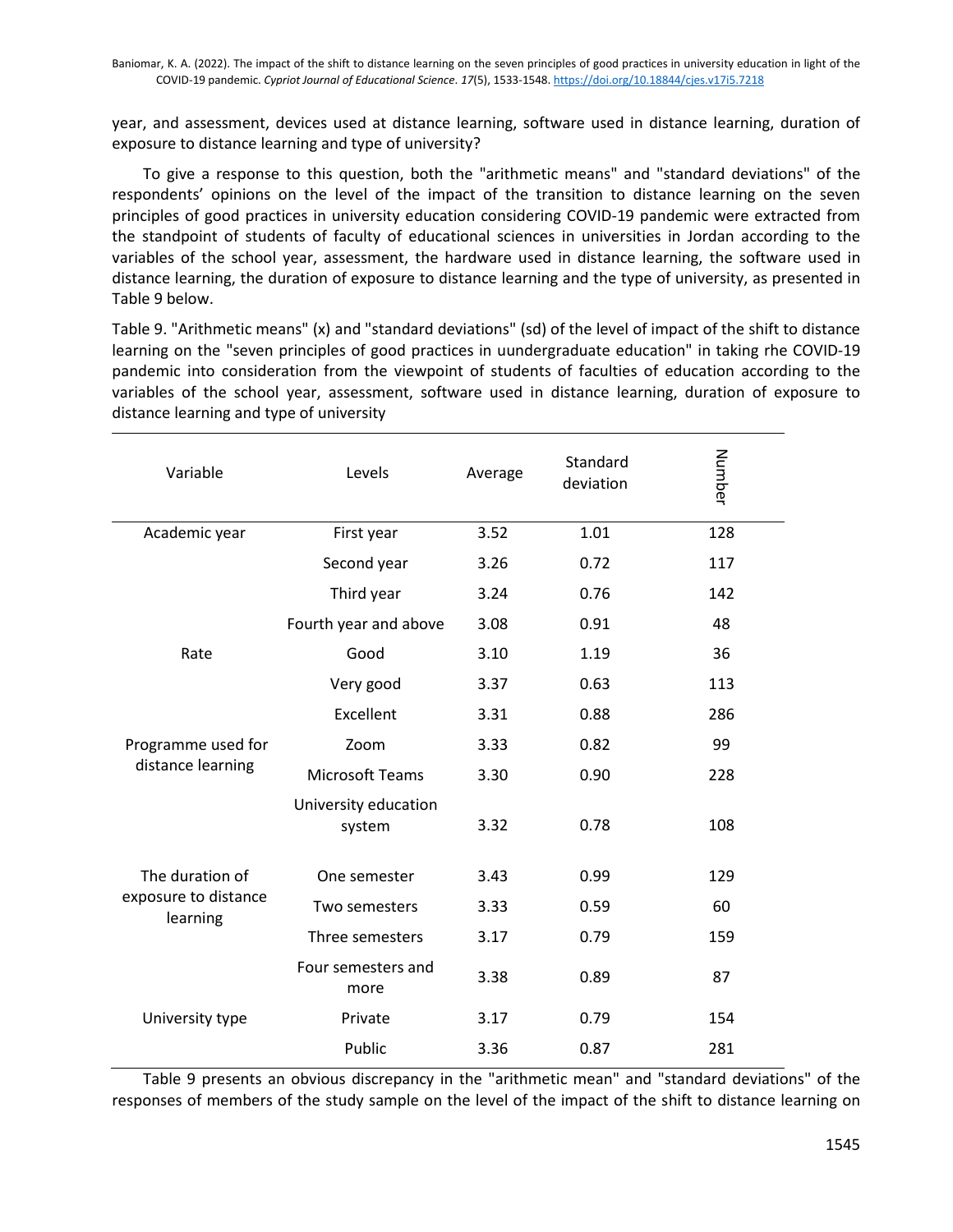the "seven principles of good practices" in university education taking the COVID-19 pandemic into consideration from the standpoint of students of faculty of educational sciences in Jordanian universities due to the different categories of year of study, assessment, software used in distance learning, duration of exposure to distance learning and type of university. To indicate the "statistical significance differences" between the "arithmetic means", a one-way ANOVA was utilized, as presented in Table 10 below.

Table 10. Variance analysis of the impact of the school year, grade, devices used in distance learning, software used in distance learning, duration of exposure to distance learning and type of university on the level of impact of the transition to distance learning on the "seven principles of good practice" in university education taking the COVID-19 pandemic into consideration from the perspective of students of faculties of education

| Contrast source                                                  | of<br>Sum<br>squares | Degrees of<br>freedom | Mean<br>squares | f-value | Statistical<br>significance |
|------------------------------------------------------------------|----------------------|-----------------------|-----------------|---------|-----------------------------|
| Academic year                                                    | 3.680                | 3                     | 1.23            | 1.75    | 0.16                        |
| The rate                                                         | 1.178                | $\overline{2}$        | 0.59            | 0.84    | 0.44                        |
| Programme used for<br>distance learning                          | 2.514                | $\overline{2}$        | 1.26            | 1.79    | 0.17                        |
| duration<br>οf<br><b>The</b><br>exposure to distance<br>learning | 3.192                | 3                     | 1.06            | 1.52    | 0.21                        |
| University type                                                  | 3.639                | 1                     | 3.64            | 5.18    | 0.02                        |
| The error                                                        | 92.701               | 424                   | 0.70            |         |                             |
| Total                                                            | 104.830              | 435                   |                 |         |                             |

 Table 10 shows that the differences owing to the effect of the school year, are not statistically significant (0.05≥α), where the F-value amounted to 1.75 with a statistical significance of 0.16, and to the effect of the estimate, where the F-value amounted to 0.84 with a statistical significance of 0.44. For the effect of the programme used in distance learning, it reached a value of  $F = 1.79$  with a statistical significance of 0.17, and for the effect of the duration of exposure to distance learning, it reached a value of F = 1.52, with a statistical significance of 0.21.

 It shows that there are "statistically significant differences" (0.05≥α) attributable to the effect of the type of university, where the F value reached 5.18 with a "statistical significance" of 0.02, and the differences came in favour of public universities. These differences may be ascribed to the reason that the number of students in subjects in public universities is greater than their number in private universities, and thus this affected the higher level of influence in public universities than in private universities, in addition to the administrative bureaucracy in public universities that delays decision-making related to distance learning and training, providing the necessary human and material resources for it.

 This is supported by what Abu Al-Rawi (2020) indicated that there are hinderances that limit the use of distance learning in universities, including the technical obstacles represented by the lack of specialists and the inability of many universities to keep up with the speed of technological developments in the field of education. The financial obstacles that are represented in the lack of financial allocations to universities for the purposes of distance education, and the high material cost of distance education, as well as the economic crises that many Arab countries are going through, and the administrative obstacles represented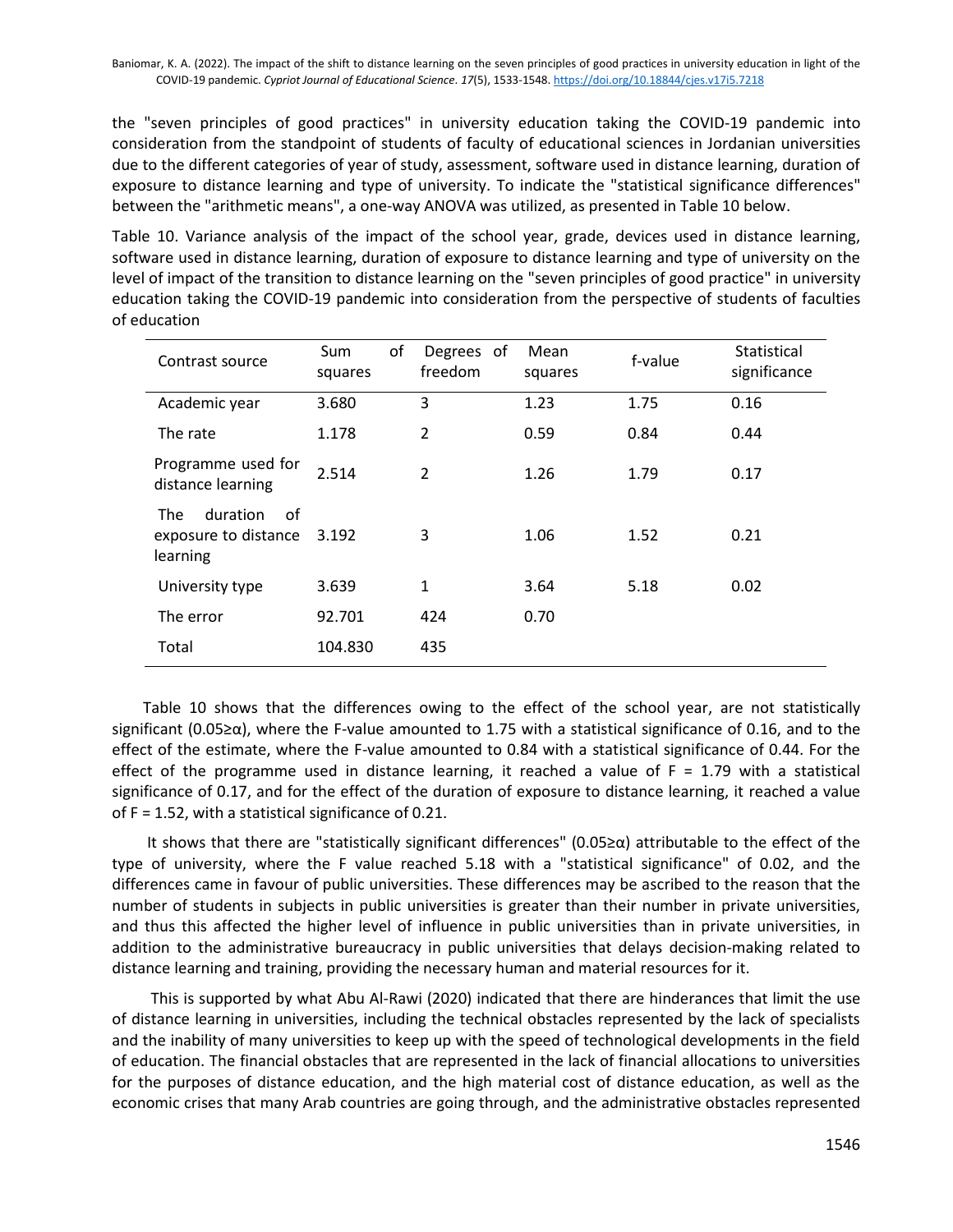in the fact that the management of many universities does not encourage the use of distance learning through routine administrative complexities which hinders distance learning.

#### **4**. **Conclusions**

The ooutcome of the current study revealed that the level of impact of the shift to distance learning on the seven principles of good practices in university education taking into consideration the COVID-19 pandemic from the perspective of students of faculty of educational sciences in Jordanian universities was average; This calls for evaluating the distance learning experience in Jordan to identify its strengths and weaknesses, and to find opportunities for continuous improvement to reduce the effects of good practices of university education according to the use of distance learning, especially since distance learning has become part of university education. The experience of the Corona pandemic has proven the necessity of its development

### **5. Recommendations**

- Developing a national strategy to develop distance learning in Jordanian universities to maintain its sustainability after the pandemic.

- Increasing the effectiveness of academic performance development programmes for faculty members in Jordanian universities in improving these principles in university education, especially in distance learning.

- Providing the necessary human, material and financial resources for the development of distance learning in Jordanian universities.

- Spreading the culture of the importance of distance learning among faculty members, students and society in general by focusing on its importance as a future learning method that the changing circumstances have proven the need for.

# **References**

- Abdul-Hussein, N. & Ibrahim, A. (2020). The reality of e-learning and the obstacles to its use in university education from the point of view of the students of the Imam al-Azam University College in Iraq. *Journal of Engineering Sciences and Information Technology, 4*(3), 116–161. <https://journalesit.com/2021/07/09/n070720/>
- Abu Al-Rawi, N. (2020). Obstacles to distance education at the university from the point of view of faculty members. *Journal of Studies in the Humanities and Social Sciences, 3*(4) 259–290.

<http://search.mandumah.com/Record/1065612>

- Abu Shkhaydam, S., Khawla, A., Khalila, S., Al-Amad, A., & Shadeed, N. (2020). The effectiveness of e-learning in light of the spread of the Corona virus from the point of view of teachers at Palestine Technical University Kadoorie. Arab Journal for Scientific Publishing, 21(1) 365- 389. <https://search.mandumah.com/Record/1131245>
- Al-Akhras, Y. (2018). The impact of applying the e-learning strategy on academic achievement in mathematics in the primary classes in the Capital Governorate from the point of view of mathematics teachers. *Journal of Educational Sciences Studies,* (45), 70–80. <https://archives.ju.edu.jo/index.php/edu/article/view/12329/9325>
- Al-Omari, O. (2020). Evaluating the experience of Mutah University in using the e-learning management system Moodle. *The Jordanian Journal of Educational Sciences, 2*(16), 129-141. <https://journals.yu.edu.jo/jjes/Issues/2020/Vol16No2/1.pdf>
- Aouaba, S., & Saleh, A. Q. (2020). Evaluating the experience of distance education in light of the Corona pandemic from the students' point of view – A case study at the University of Ghardaia in Algeria. *Journal of Studies in the Humanities and Social Sciences, 26*(3), 133–159. DOI: 10.33953/0381-003-003-007